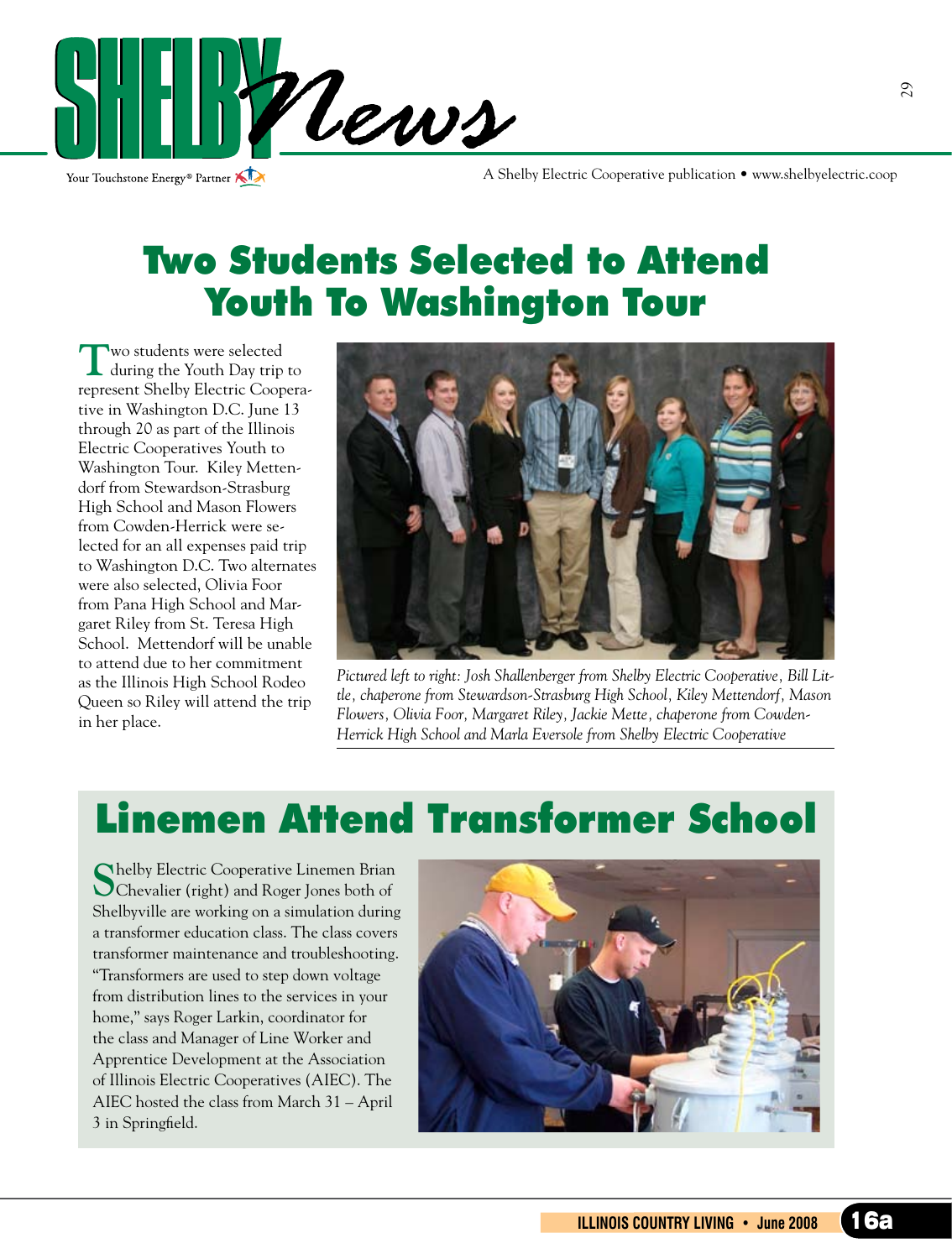

# Help Others Beat the Heat Donate a Fan

**S**helby Electric Cooperative is **Olending a hand to the Shelby** County Senior Center by being a collecting point for people who want to donate a new fan. "We see this as a great community service project," said Member Services Representative Marla Eversole, who is also coordinating this project for the cooperative.

"With the rising cost of power

and high cooling bills expected this summer, some people just can't afford to run their air conditioners. We want to be able to give any family or individual a free fan to help them keep cool this summer.

With this great support from Shelby Electric Cooperative we will be able to do great things with our fan project," said Mary Beth Massey, Coordinator at the

Senior Center. "We were delighted to have their assistance and gladly accepted when they offered to buy



P.O. BOX 560 Shelbyville, IL 62565 **Phone: 217-774-3986 Fax: 217-774-3330 www.shelbyelectric.coop**

**Office Hours:**  7:30 a.m. - 4:30 p.m.



fans and also be a drop off spot for us," added Massey.

The Senior Center handed out more than 70 fans last summer and expect to receive more requests this year.

Anyone interested in helping out this great cause can either purchase a new fan or bring monetary support to the cooperative's main headquarters on Route 128 across from

Shelbyville High School or the building on East Route 16 next to

Shelby Electric Cooperative will accept fans at either location all

Risinger Bros. Transfer.

**HESS** 

summer long and will deliver the fans to the Shelby County Senior Center. Requests for a fan must be made to the Senior Center.

"If you just don't know what kind of fan to purchase, or you don't have time to run out and buy one, you can also donate money to the project. We will purchase the fans for you, and see that the Senior Center gets the fans," said Eversole.

> "We will only accept new fans. Box fans and fans on stands are most often requested, but we will accept any size or type of fan as long as they are new," said Massey. "If we end up with more fans then we can distribute, we will share them with other organizations," continued Massey.

Anyone needing a fan should either stop by the Senior Center

or call Mary Beth Massey at 217- 774-2251. For more information contact Marla Eversole at 800-677- 2612.

# OUTAGE REPORT

windmere

| <b>DATE</b> | <b>HOURS</b> | <b>SUBSTATION</b> | <b>CAUSE</b>      | <b>MEMBERS</b><br><b>AFFECTED</b> |
|-------------|--------------|-------------------|-------------------|-----------------------------------|
| 4/1/2008    | 2.20         | Neoga             | Lightning         | 92                                |
| 4/10/2008   | 1.00         | Shelbyville       | Miscellaneous     | 105                               |
| 4/11/2008   | 1.35         | Taylorville       | Equipment failure | 533                               |
| 4/13/2008   | 5.30         | Dunkel            | Vehicle           | 93                                |
| 4/16/2008   | 1.20         | Taylorville       | Vehicle           | 97                                |
| 4/17/2008   | 1.10         | Herrick           | Planned work      | 374                               |
| 4/29/2008   | 0.40         | Pana              | Planned work      | 55                                |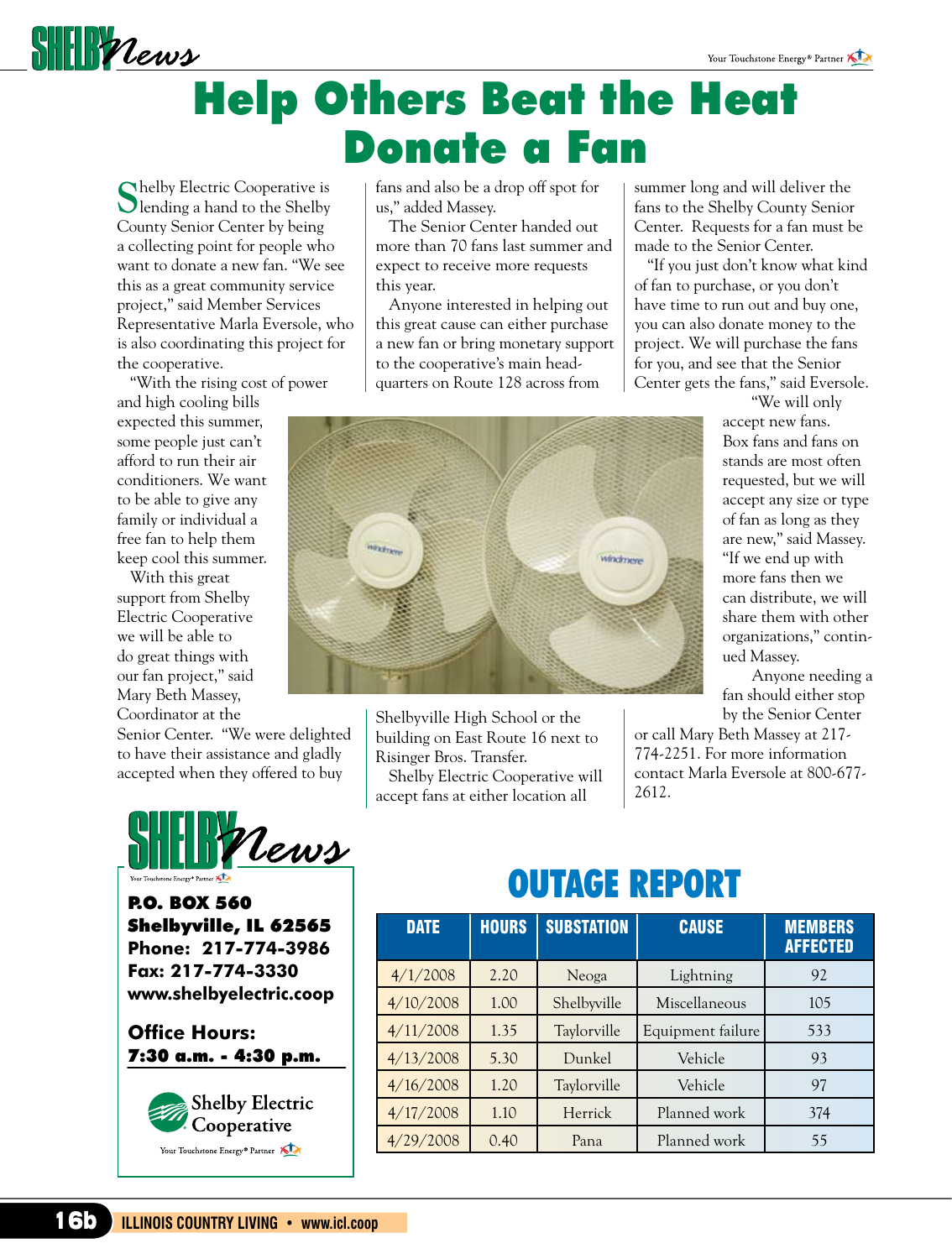

#### Shelby Electric Cooperative Sponsors Youth Day

**R**epresentative Ron Stephens and Senator Frank Watson met with 12 students representing Shelby Electric Cooperative during the Illinois Electric and Telephone Cooperatives Youth Day on Wednesday, April 9, in Springfield. Students had

an opportunity to view state government in action and tour the State Capitol, Illinois Supreme Court, Old State Capitol and the Abraham Lincoln Presidential Museum.

Also meeting with the students on Youth Day were Representative Roger Eddy and Senator Dale Righter.

The day was sponsored by the Illinois electric and telephone co-ops and is designed to introduce young rural leaders to state government.

 *First row from left are: Nicole Lael of Taylorville, Rep. Eddy, Sen Righter, Luke McKenzie of Decatur and Megan Moore of Cowden.*

 *Second row from left are: Olivia Foor of Tower Hill, Eli Dollarhide of Strasburg, David Maziarz of Pana, Margaret Riley of Decatur and Catelyn McGowan of Macon. Third row from left are: Gina Thomas*

*of Edinburg, Kiley Mettendorf of Stewardson, and Josh Shallenberger of Shelby Electric.*

 *Fourth row from left are: Marla Eversole of Shelby Electric, Derrick Vance of Shelbyville, Bill Little, chaperone from Stewardson-Strasburg High School, Jackie Mette, chaperone from Cowden-Herrick High School and Mason Flowers of Cowden.*



 *Front row from left are: Rep. Stephens, Bill Little, chaperone from Stewardson-Strasburg High School, Gina Thomas of Edinburg, Nicole Lael of Taylorville, Margaret Riley of Decatur, Katelyn McGowan of Macon and Sen. Watson.* 

 *Center row from left are: Jackie Mette, chaperone from Cowden-Herrick High School, Olivia Foor of Tower Hill, Luke McKenzie of Decatur, Kiley Mettendorf of Stewardson and Megan Moore of Cowden.*

 *Back row from left are: Josh Shallenberger of Shelby Electric, Derrick Vance of Shelbyville, David Maziarz of Pana, Eli Dollarhide of Strasburg, Mason Flowers of Cowden and Marla Eversole of Shelby Electric.*



#### Celebrating 70 Years of Service

Plan on attending your cooperative's annual meeting on Friday, June 20, 2008. Help us celebrate our 70 years of service to our membership. The meeting activities will be held at the Shelby County 4-H Fairgrounds behind the cooperative offices in Shelbyville. The meeting notice will be mailed out the first week in June. Hope to see you there.